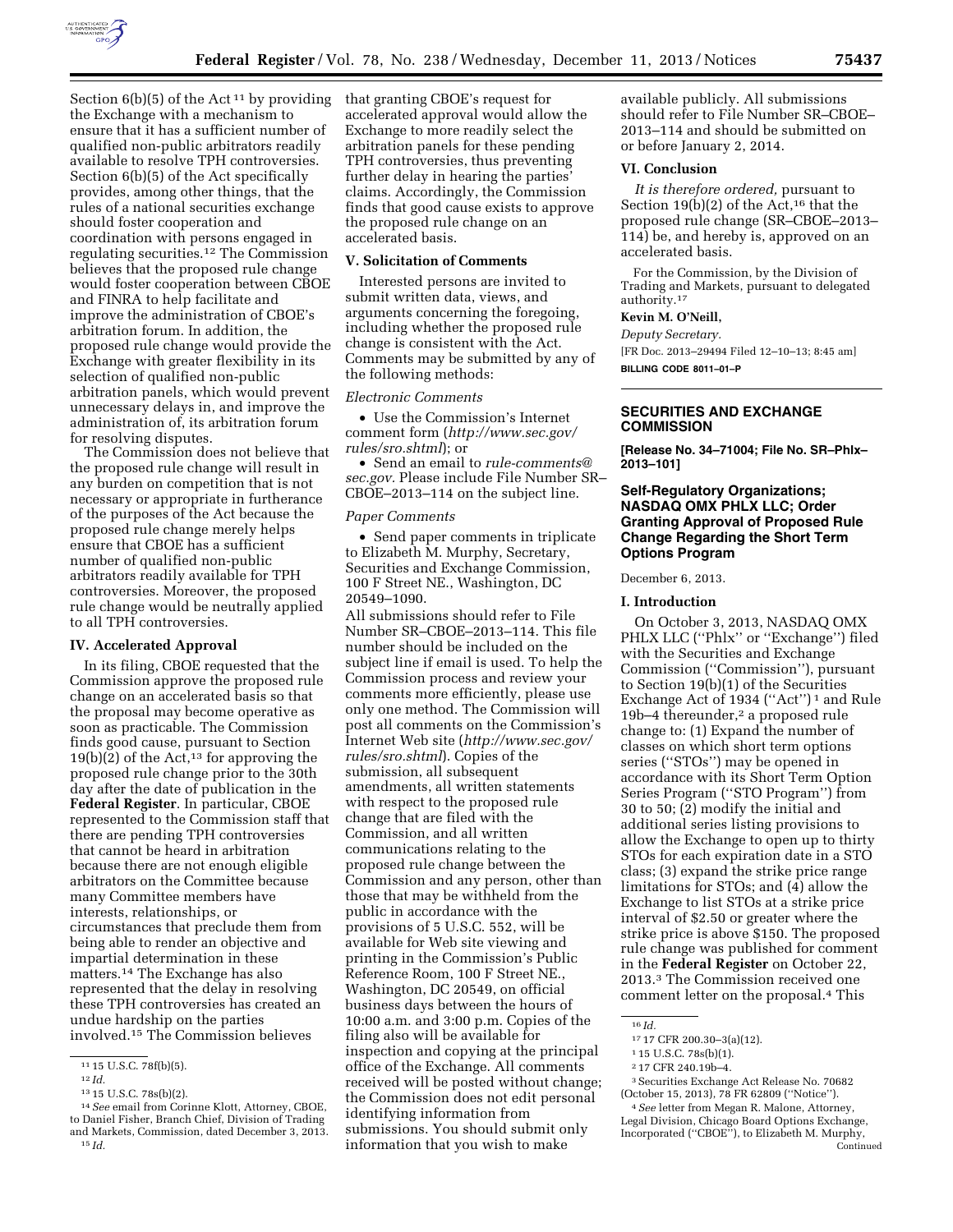order approves the proposed rule change.

### **II. Description of the Proposal**

Currently, Commentary .11(a) to Rule 1012 permits the Exchange to open for trading on any Thursday or Friday that is a business day series of options on no more than thirty option classes that expire at the close of business on each of the next five consecutive Fridays that are business days.5 The Exchange may also list STOs on option classes selected by other exchanges under their respective STO Program rules.6 The Exchange has proposed to increase from thirty to fifty the number of option classes that may be opened by the Exchange pursuant to the STO Program.

The Exchange also proposed to modify its initial and additional STO listing requirements to permit the Exchange to open up to thirty STOs for each expiration date in a class. Phlx's current rules provide that the Exchange may open up to twenty STOs for each expiration date in a class.7 Phlx's rules also provide that if the Exchange opens less than twenty STOs for an expiration date, it may open additional series ''when the Exchange deems it necessary to maintain an orderly market, to meet customer demand or when the market price of the underlying security moves substantially from the exercise price or prices of the series already opened.'' 8 The proposed rule change would permit Phlx to open up to thirty STOs for each expiration date in a class. Under the proposed rule change, if Phlx opens less than thirty STOs for an expiration date, it may open additional series under the same conditions noted above.

Phlx also proposed to change the strike price range limitations for the STO Program. Currently, the strike price of each STO has to be fixed with approximately the same number of strike prices being opened above and below the value of the underlying security at about the time that the STOs are initially opened for trading on the Exchange, and with strike prices being within thirty percent (30%) above or below the closing price of the underlying security from the preceding day.9 Further, any additional strike prices listed by the Exchange must also be within thirty percent (30%) above or

7 *Id.* 

below the current price of the underlying security.10

Phlx's proposed rule would provide that any initial or additional series listed by the Exchange shall be reasonably close to the price of the underlying equity security and within the following parameters: (i) If the price of the underlying security is less than or equal to \$20, strike prices shall be not more than one hundred percent (100%) above or below the price of the underlying security; and (ii) if the price of the underlying security is greater than \$20, strike prices shall be not more than fifty percent (50%) above or below the price of the underlying security. Under the proposed rule change, the Exchange may also open STOs with strike prices that are more than 50% above or below the current price of the underlying security (if the price is greater than \$20); provided that demonstrated customer interest exists for such series, as expressed by institutional, corporate or individual customers or their brokers (not including Market-Makers trading for their own account).<sup>11</sup>

The Exchange also proposed to modify the STO Program delisting provisions to conform to the proposed STO strike price range limitations. Currently, the STO delisting rules in Commentary .11(d) to Rule 1012 allow the Exchange to delist certain series so as to list series between 10% and 30% above or below the current price of the underlying.12 The current rules also permit the Exchange to list additional series in excess of the thirty permitted in the STO Program rules if the underlying has moved such that there are no series that are within the 10% to 30% range and all existing series have open interest.13 Phlx proposed to remove the range methodology to provide that the Exchange will delist any series with no open interest in both the call and the put series having a: (i) Strike higher than the highest price with open interest in the put and/or call series for a given expiration week; and (ii) strike lower than the lowest strike

11Commentary .10(a) to Rule 1012 currently states that if the price of the underlying security is greater than \$20, the Exchange shall not list new option series with an exercise price more than 50% above or below the price of the underlying security. The Exchange also proposed to add language clarifying that this restriction does not apply to new proposed Commentary .11(d) to Rule 1012.

12*See* Commentary .11(d) to Rule 1012. 13*See id.* 

price with open interest in the put and/ or the call series for a given expiration week.

Finally, the Exchange proposed to amend Commentary .11(e) to Rule 1012 to indicate that the interval between strike prices on STOs may be \$2.50 or greater where the strike price is above \$150. The current STO Program rules include specific strike price intervals for certain classes that participate in the STO Program, *e.g,* the strike price may be \$0.50 or greater where the strike price is less than \$75, and \$1 or greater where the strike price is between \$75 and \$150.14 According to the Exchange, the proposed \$2.50 strike price interval addresses the issue that above a \$150 strike price STO strike price intervals may be \$5.00 or greater.15

In the proposed rule change, the Exchange stated that the principal reason for the proposed expansion is market demand for weekly options and continuing strong customer demand to use STOs to execute hedging and trading strategies, particularly in the current fast and volatile trading and investing environment.16 The Exchange also stated that it has received requests from traders and other market participants to expand the STO Program.17 Phlx also stated that it believes that the delisting proposal will add clarity and certainty to the STO Program.18

The Exchange stated that it has analyzed its capacity, and represented that it and the Options Price Reporting Authority (''OPRA'') have the necessary systems capacity to handle the potential additional traffic associated with Phlx's proposed amendment to the STO Program. In addition, Phlx stated that it believes that its members will not have a capacity issue as a result of the proposed rule change.19

# **III. Discussion and Commission Findings**

After careful review of the proposed rule change and the CBOE Letter, the Commission finds that the proposed rule change is consistent with the requirements of the Act and the rules and regulations thereunder applicable to a national securities exchange.20 Specifically, the Commission finds that the proposal is consistent with Section

18*See id.*at 62811.

Secretary, Commission, dated November 12, 2013 (''CBOE Letter''). CBOE expressed support for the proposed expansion of the STO Program to 50 classes.

<sup>5</sup>*See* Commentary .11(a) to Rule 1012.

<sup>6</sup> *Id.* 

<sup>8</sup>*See* Commentary .11(d) to Rule 1012.

<sup>9</sup>*See* Commentary .11(c) to Rule 1012.

<sup>10</sup>*See* Commentary .11(d) to Rule 1012. Commentary .11(d) to Rule 1012 also permits the Exchange to open additional STOs with strike prices more than 30% above or below the current prices of the underlying security ''provided that demonstrated customer interest exists for such series, as expressed by institutional, corporate or individual customers or their brokers.''

<sup>14</sup>*See* Commentary .11(e) to Rule 1012.

<sup>15</sup>*See, e.g.,* Commentary .05 to Rule 1012.

<sup>16</sup>*See* Notice, *supra* note 3 at 62812.

<sup>17</sup> *Id.* 

<sup>19</sup>*See id.*at 62813.

<sup>20</sup> In approving this proposed rule change, the Commission has considered the proposed rule's impact on efficiency, competition, and capital formation. *See* 15 U.S.C. 78c(f).